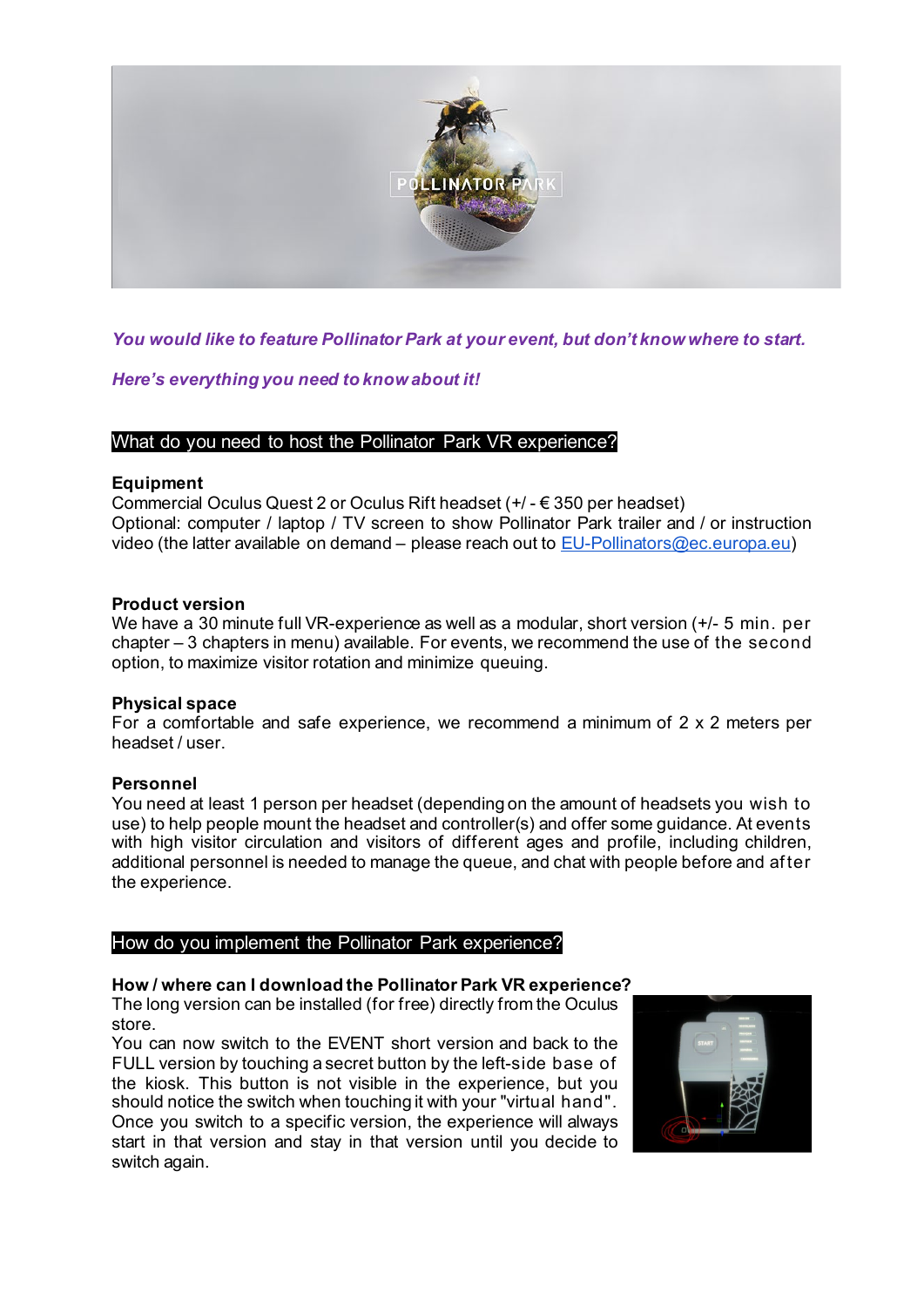## **Do I need internet connection at my event to run the experience?**

Once installed on the Oculus equipment, you no longer need an internet connection to run the app. You will need it however, to stream the VR experience to a screen.

### **Do I need additional headphones in addition to the Oculus gear?**

The Oculus headsets have built-in headphones, so you don't need any additional equipment for the audio part of the experience.

### **Does the surround noise of my event have a negative impact on the experience?**

Average surround noise won't overrule the built-in audio, but we do not recommend setting up your Pollinator Park experience next to a heavy metal stage. You can increase / decrease the volume depending on the context and / or individual user needs with the buttons at the bottom of the headset.

### **Can I set up the VR experience outdoors?**

It is not recommended to use Oculus equipment outdoors, since direct sunlight can severely damage the gear and sabotage the tracking functionalities to some extent. If you do intend to implement Pollinator Park at an outdoor event, we strongly recommend setting up a tent for an optimal experience and to avoid lens damage.

https://vrscout.com/news/does-the-oculus-quest-2-work-outside/

### **Is the Virtual Reality experience suitable for all ages?**

The experience content is designed for all ages, and there are no scary, inappropriate or nauseating scenes whatsoever. However, it is important to mention that official Oculus guidelines recommend users to be +13. This is mostly a matter of account creation and access to potential age-inappropriate content in the Oculus store, but in general we recommend younger children only visit Pollinator Park under adult supervision.

For younger children, shorter exposure is recommended – e.g. one interaction combined with the relatively passive Zoom Room experience. The helping personnel should guide children to the most attractive interaction.

https://www.oculus.com/safety-center/?locale=en\_EN\_

### **Which sanitary precautions can / should I take in relation to the Covid context?**

Recommended sanitary precautions include disinfecting the controllers in between users (with non-abrasive anti-bacterial wipes:

https://business.oculus.com/support/665720147270975/?locale=en\_GB) and the use of disposable eye masks underneath the headset to minimize direct skin contact.

#### **What's the battery lifetime of an Oculus headset?**

On average, when used intensively, your Oculus headset will last for 2 hours. To guarantee continuity throughout the duration of your event, make sure to either have sufficient headsets available so you can rotate them (charge one while using the other(s)).

Alternatively, you can invest in a strap-on battery pack for hassle-free continuity (insert examples)

## **Can I stream user's experiences while they play?**

If the location and set-up allow you to do so, live streaming the user's experience onto a Smart TV is a double win: it attracts and entertains other visitors walking by / waiting in line for their turn + it allows whoever assists the VR set-up to see exactly where a user is in case he / she needs guidance..

For this, you'll need a Google Chrome Cast and a Smart TV. Please note: you can only cast 1 one device to 1 screen.

#### **Which language versions are available for Pollinator Park?**

So far, Pollinator Park can be visited in English, French, German, Dutch, Spanish and Montenegrin. More language versions are planned.